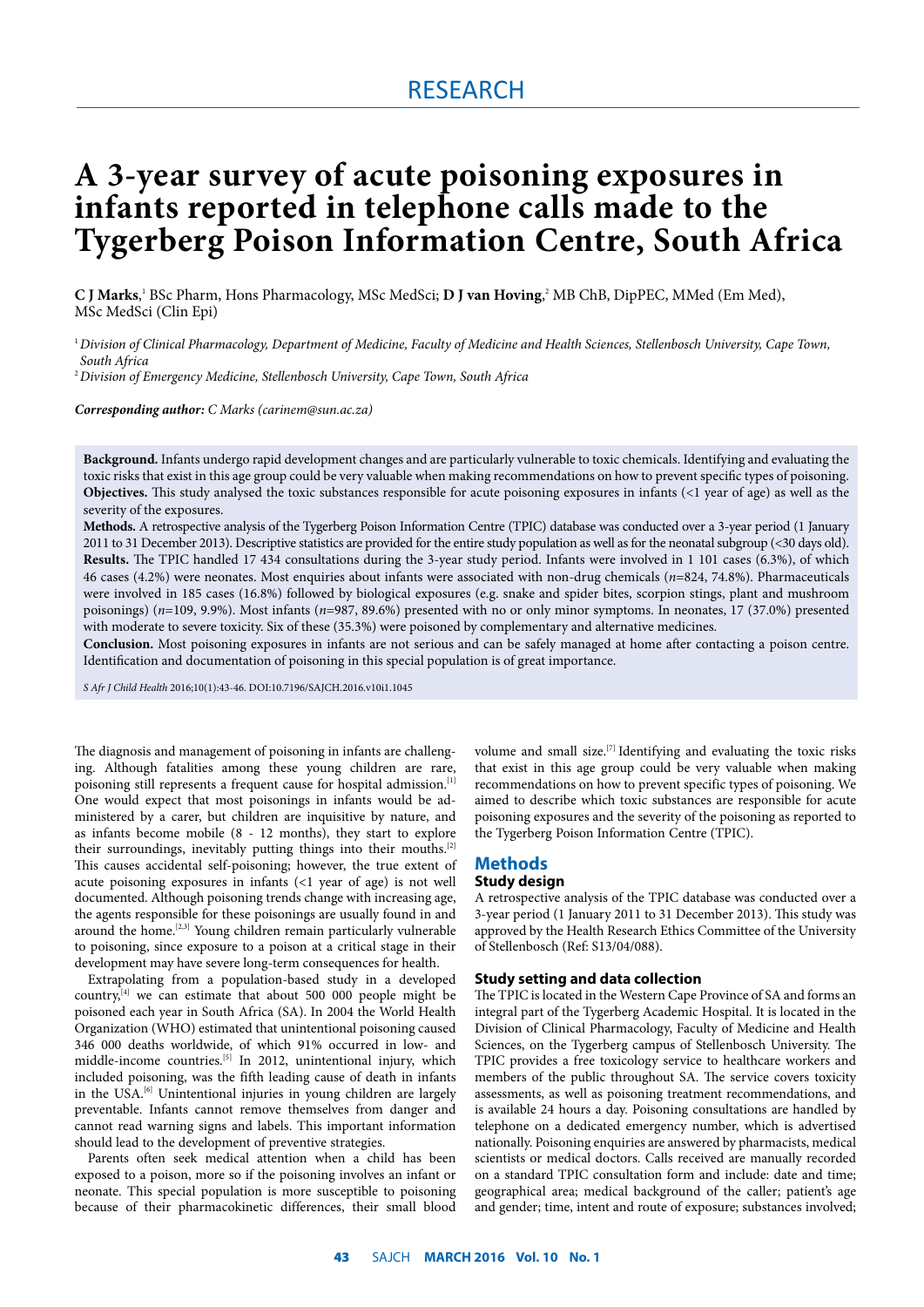advice given; and the poisoning severity score. Severity grading is done according to the European Association of Poisons Centres and Clinical Toxicologists poisoning severity score (severity  $0 - 1 = no$ or minor symptoms; severity  $2 - 3 =$  moderate to severe toxicity) and is allocated to the patient at the time of the call, when the observed clinical symptoms and signs are taken into account.<sup>[8]</sup> Data from consultation forms are entered on an electronic database by a permanent TPIC staff member; this is not cross-checked because of financial and time restraints.

## **Study population**

All data in the TPIC database relating to infants (<1 year old) were included for the period 1 January 2011 to 31 December 2013. In the event of incomplete consultation forms, the cases were not excluded; instead, only the specific missing variable was indicated as unknown.

## **Data collection and analysis**

Variables collected from the TPIC database included: time of call; geographical area; caller's medical background; patient's age and gender; time, intent and route of exposure; substances involved; and the poisoning severity score. Collected data were committed to a standard Microsoft Excel (USA) spreadsheet. Descriptive statistics are provided for the entire study population as well for the neonatal subgroup (<30 days old).

## **Results**

The TPIC handled 17 434 consultations during the 3-year study period. Infants were involved in 1 101 cases (6.3%), of which 46 cases (4.2%) were neonates (Fig. 1). The mean age of the study population was 9.8 months.

Most poisoning enquiries were received from the Western Cape (*n*=384, 34.9%) (Fig. 2) and the majority were made by healthcare professionals (*n*=659, 59.9%) (Fig. 3).







*Fig. 2. Geographical distribution of calls received by the TPIC (light blue) v. SA's population per province (dark blue).[9]*

Almost all exposures were accidental (*n*=1 092, 99.2%) with only 8 cases (0.7%) reported as deliberate. The gender was recorded in 1 081 cases (males *n*=591, 54.7%).

Most enquiries about infants were associated with non-drug chemicals  $(n=824, 74.8%)$ . One hundred and sixty-eight  $(15.4%)$ infants were exposed to pharmaceuticals, but often combinations of drugs were involved (e.g. antihistamine plus an analgesic). Pharmaceuticals were involved in 185 cases (16.8%) followed by biological exposures (e.g. snake and spider bites, scorpion stings, plant and mushroom poisonings) (*n*=109, 9.9%).

Irritants and corrosives were responsible for most non-drug chemical exposures (*n*=255, 30.9%) (Fig. 4). Toilet cleaner discs were liable for 45 exposures (17.6%). One hundred and eightyfour exposures (22.3%) were related to pesticides, of which almost a third related to rodenticides (*n*=56, 30.4%) and a quarter to pyrethroids (*n*=45, 24.5%). Of the rodenticides, 40 (71.4%) involved anticoagulant rodenticides and 16 (28.6%) to aldicarb, a cholinesterase inhibitor that is often illegally sold as a rat poison.[10] Alcohols were responsible for 51 non-drug exposures (6.2%); 31 involved surgical spirits (60.8%). One hundred and two non-drug chemicals (12.4%) were categorised as mildly toxic substances; 52 of these cases (55.3%) involved silica gel. Of 109 biological exposures, plants and mushrooms were responsible for 80 cases (73.4%).







*Fig. 4. Number of enquiries about chemical and biological non-drug exposures (*n*=933) in infants.*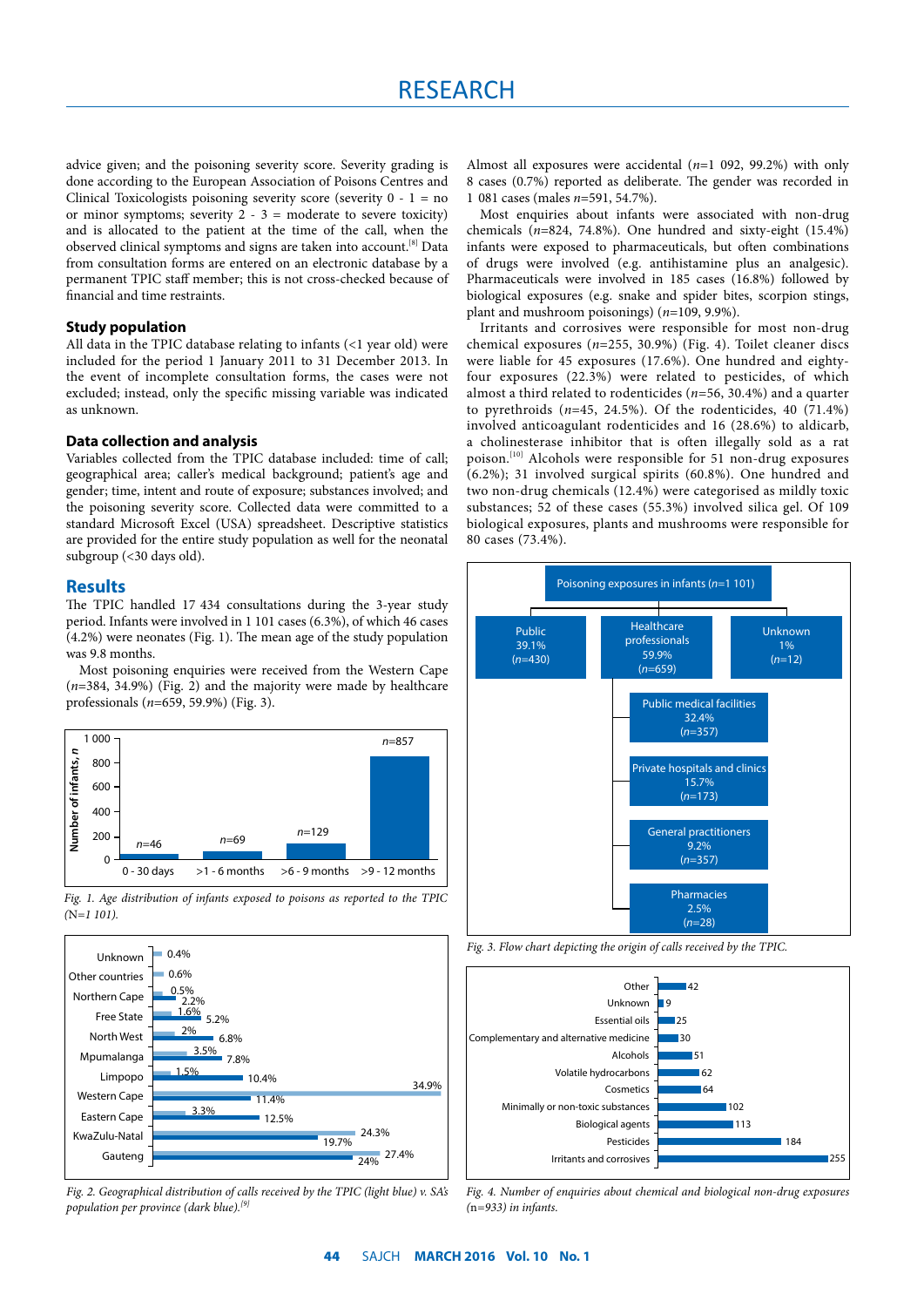

*Fig. 5. Comparison of poisoning severity scores between neonates and older infants.*

Table 1 shows the pharmaceuticals responsible for poisoning in infants, with analgesics being the most common group of drugs (*n*=49, 26.5%). Paracetamol was involved in 23 cases (47.0%).

Most infants (*n*=987, 89.6%) presented with no or only minor symptoms. No initial deaths were recorded; however, fatality cannot be excluded since poisoned patients were not followed up. In neonates, 17 (37.0%) presented with moderate to severe toxicity. Six of these (35.3%) were poisoned by complementary and alternative medicines (CAM) (Table 2); four received SA-sold 'Dutch remedies' that contained herbal products and two received SA traditional medicines that contained unknown herbal preparations and plant extracts. Fig. 5 depicts the differences in the poisoning severity score between neonates and older infants.

# **Discussion**

Between 1 January 2011 and 31 December 2013 the TPIC received 17 434 poisoning-related calls. Of these, 1 101 (6.3%) involved infants. Our findings are similar to USA data where exposures involving infants ranged between 5.3% and 10.5%.<sup>[11,12]</sup> These USA data are derived from the American Association of Poison Control Centres which received and managed poisoning enquiries similar to those handled by the TPIC.

SA is divided into nine provinces, but most calls came from only three (*n*=954; 86.6%) (Fig. 2). The skewed presentation of calls from the Western Cape, KwaZulu-Natal and Gauteng could be due to these provinces having larger populations, but it does not explain why we received only a few enquiries from the Eastern Cape. One reason may be that people can only call a poison information centre if they know that one exists![13] The Western Cape has two poison centres. Both KwaZulu-Natal and Gauteng once had poison centres which have now closed. In addition, most of the calls were received from healthcare professionals (60%). Educational standards in SA are low and may make it likely that parents would be unaware of a poisons information centre, so would take children directly to a healthcare facility. The opposite happens in the USA, where poison information services are well known and integrated into emergency services.<sup>[11]</sup>

Childhood poisoning exposures are almost always accidental.<sup>[14]</sup> Deliberate poisoning in children is unlikely to be reported to poison centres. A more accurate estimate of the prevalence of intentional poisoning in infants would be obtained from hospital admissions, as well as those from primary healthcare facilities. Eight children were poisoned intentionally during the study period. Two cases included intrauterine exposure to a chemical. It is not known when exactly in the gestation period these prenatal exposures took place, but both babies were born soon after the mother was exposed to the toxin. In six cases, poisoning was deliberate. The detection of intentional poisoning is worrying as this is a rare phenomenon.<sup>[15]</sup> Socioeconomic factors might play a role and require further investigation.

| Table 1. Pharmaceuticals responsible for poisoning exposures |  |
|--------------------------------------------------------------|--|
| in infants $(N=185)$                                         |  |

| Drug categories                    | $n\left(\%\right)$ |
|------------------------------------|--------------------|
| Analgesics                         | 49(26.5)           |
| Antihistamines                     | 18(9.7)            |
| Antimicrobials                     | 17(9.2)            |
| Neuroleptics (antipsychotic drugs) | 11(5.9)            |
| Antidepressants                    | 9(4.9)             |
| <b>Hypnotics</b>                   | 8(4.3)             |
| Antihypertensives                  | 7(3.8)             |
| Anti-epileptics                    | 7(3.8)             |
| Vitamins and minerals              | 6(3.2)             |
| Miscellaneous                      | 53 (28.7)          |
|                                    |                    |

**Table 2. Infants exposed to complementary and alternative medicine (***N***=30)**

|                                                       | Severity $0 - 1$ ,* $n$ (%) Severity $2 - 3$ ,* $n$ (%) |                     |
|-------------------------------------------------------|---------------------------------------------------------|---------------------|
| Neonates, $\langle$ 1 month 4 (40)<br>of age $(n=10)$ |                                                         | 6(60)               |
| Infants, $1 - 12$<br>months of age $(n=20)$           | 14(70)                                                  | 6(30)<br>$f \cap 1$ |

\*Severity 0 - 1 = no or minor symptoms; severity 2 - 3 = moderate to severe toxicity.<sup>[8</sup>]

Our data revealed that non-drug exposures were responsible for almost 85% of reported cases. The three most commonly implicated non-drug toxins were irritant and corrosive substances, followed by pesticides and biological exposures. The high prevalence of toilet cleaner discs exposure (*n*=45, 17.6% of exposures to irritants and corrosives) was an interesting finding. Although most toilet detergents, household soaps and bleaches have irritant properties, it is impossible to predict whether these agents will cause injury to the oesophagus and stomach. There is also a frustrating lack of information in respect of potentially toxic ingredients contained in commercially available household preparations. Labels on such products seldom provide adequate information on ingredients, and often do not contain warnings about their potential toxicity. Owing to the significant public ignorance regarding the toxicity of household non-drug chemicals, these preparations should not be displayed close to foodstuffs or within reach of children (as is often the case in households and supermarkets).<sup>[16]</sup>

Pesticide exposures are a major public health problem in SA,<sup>[10]</sup> predominantly in settings of low education and poor regulatory frameworks. A previous study investigated accidental pesticide poisoning in children.<sup>[10]</sup> Poor and crowded areas are a breeding ground for most pests, and people seek cheap effective ways to deal with the problem. They often buy rodenticides intended for agricultural use instead of home use from street vendors (agricultural pesticides have a higher toxicity). In our study 16 infants were exposed to aldicarb, an illegally sold rodenticide.

Compared with exposures to biological toxic substances produced by animals (*n*=29), enquiries regarding poisoning exposures to plants and mushrooms were relatively high in our study (*n*=80). The inherent toxicity of most plants is low, so the ingestion of small to moderate quantities is unlikely to produce toxic effects. Serious poisonings caused by plants are exceptional as a young child eats only a few leaves or seeds at a time.

In recent years there has been an increase in the popularity of CAM. This type of medicine includes medical products (e.g. herbal medicine,